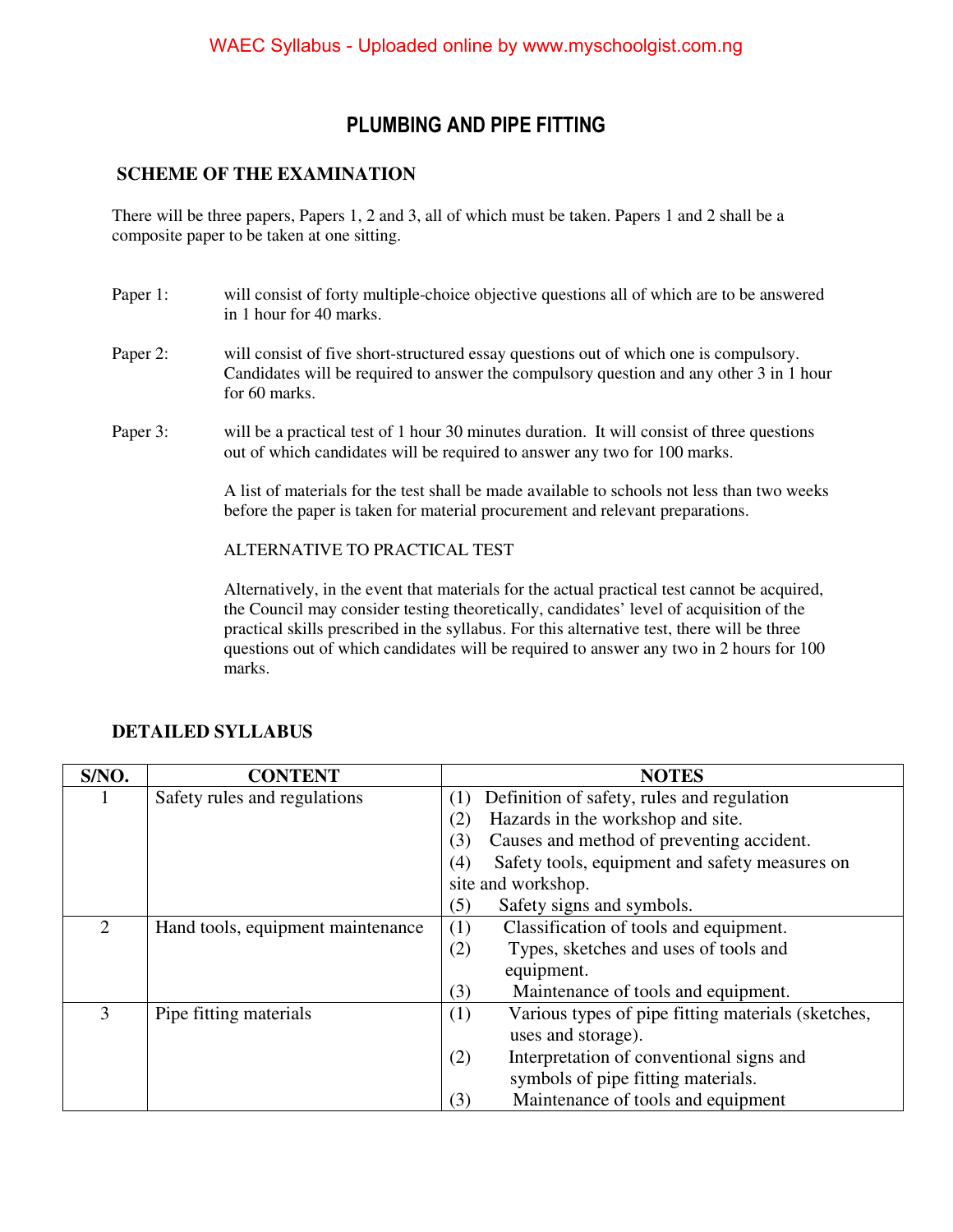# WAEC Syllabus - Uploaded online by www.myschoolgist.com.ng

| $\overline{4}$ | Pipe fitting materials     | (1)        | Various types of pipe fitting materials (sketches,         |  |
|----------------|----------------------------|------------|------------------------------------------------------------|--|
|                |                            |            | uses and storage).                                         |  |
|                |                            | (2)        | Conventional signs and symbols of pipe fitting             |  |
|                |                            |            | materials.                                                 |  |
|                |                            | (3)        | Interpretation of conventional signs and                   |  |
|                |                            |            | symbols of pipe fitting materials.                         |  |
| 5              | Types of pipe              | (1)        | Classification of pipes (materials) and sizes.             |  |
|                |                            | (2)        | Properties of pipes.                                       |  |
|                |                            | (3)        | Uses of pipes.                                             |  |
|                |                            | (4)        | Factors that determines the choice of pipe.                |  |
| 6              | Pipe jointing              | (1)        | Definition of pipe jointing                                |  |
|                |                            | (2)        | Type and sketches of joints in plumbing works.             |  |
|                |                            | (3)        | Materials used in jointing.                                |  |
|                |                            | (4)        | Application of jointing (change of direction,              |  |
|                |                            |            | fixed ends, installation of plumbing fittings,             |  |
|                |                            |            | lengths, etc).                                             |  |
| $\overline{7}$ | Sources of water           | (1)        | Sources of water (Rain, surface and                        |  |
|                |                            |            | underground water.                                         |  |
|                |                            | (2)        | Characteristics of water (Tasteless, odourless             |  |
|                |                            |            | and colourless).                                           |  |
|                |                            | (3)        | Classification of water (Hard and soft).                   |  |
| 8              | Water treatment            | (1)        | Types and methods of water treatment                       |  |
|                |                            |            | (sedimentation, filteration, sterilization,                |  |
|                |                            |            | chlorination, etc).                                        |  |
|                |                            | (2)        | Methods of removal of hardness in water.                   |  |
| 9              | Water distribution system. | (1)        | Definition of water distribution system. (Water            |  |
|                |                            |            | main, communication pipe and service pipe).                |  |
|                |                            | (2)        | Types of cold water distribution system (Direct            |  |
|                |                            |            | and indirect system).                                      |  |
|                |                            | (3)        | Types of reservoir or storage tanks.                       |  |
|                |                            | (4)        | Diagrams of cold water supply system (Direct               |  |
|                |                            |            | and indirect system).<br>Types of hot water supply system. |  |
|                |                            | (5)<br>(6) | Diagrams of hot water supply system.                       |  |
|                |                            | (7)        | Defects in cold and hot water supply system.               |  |
| 10             | Drainage system            | (1)        | Definition of a drainage system.                           |  |
|                |                            | (2)        | Various types of drainage system.                          |  |
|                |                            | (3)        | Types of drains.                                           |  |
|                |                            | (4)        | Installation of drainage system (Trenching, laying         |  |
|                |                            |            | and testing).                                              |  |
|                |                            | (5)        | Types of drainage fittings. (Bends, Tee joint, Y-          |  |
|                |                            |            | joints, etc).                                              |  |
| 11             | Sanitary appliances        | (1)        | Definition of sanitary appliance.                          |  |
|                |                            | (2)        | Classifications of sanitary appliances (soil and           |  |
|                |                            |            | waste appliances).                                         |  |
|                |                            | (3)        | Listing, description and uses of soil and waste            |  |
|                |                            |            | appliances.                                                |  |
|                |                            | (4)        | Installation of sanitary appliances.                       |  |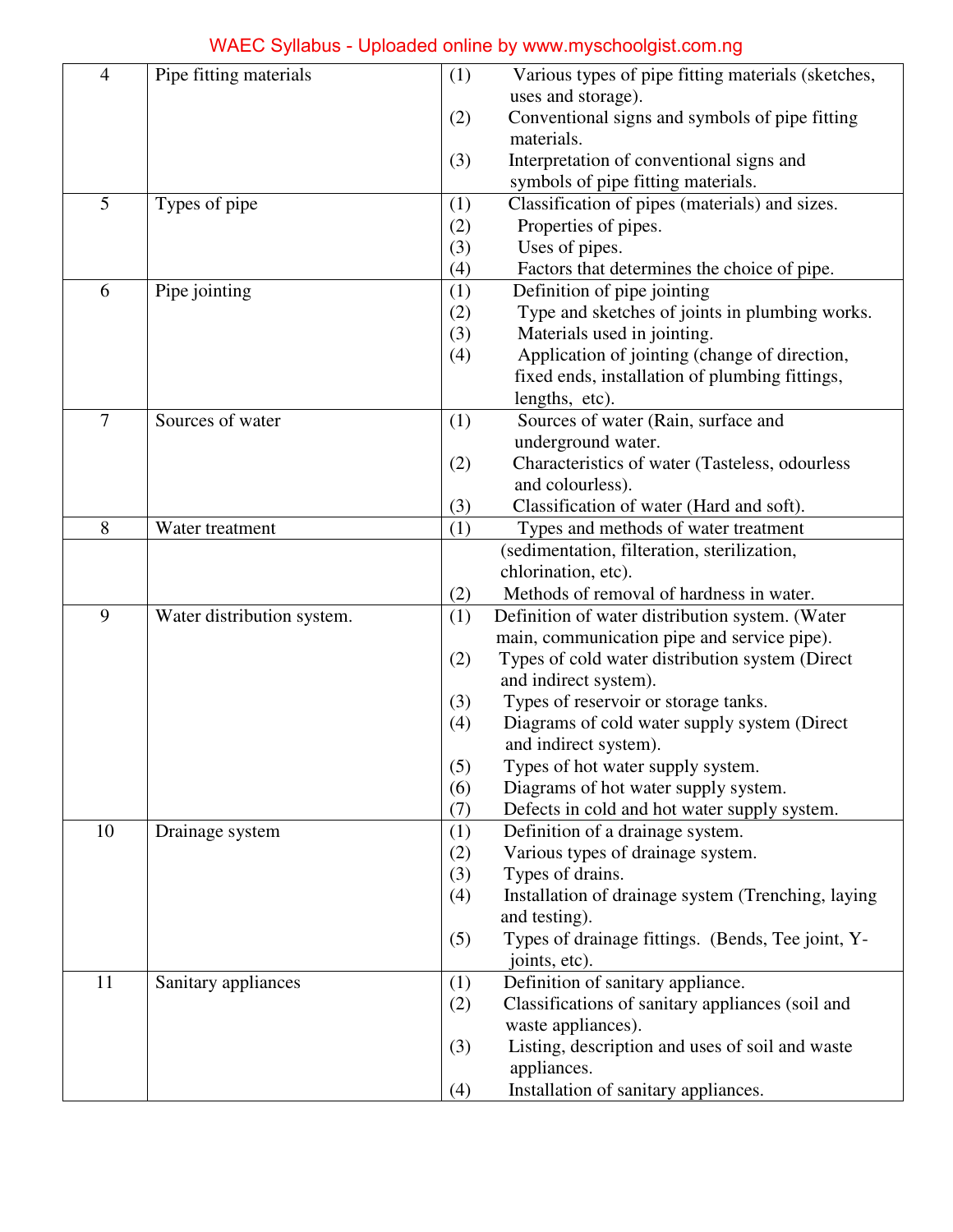|    |                                                      | (5)                                                                                   | Sanitary fittings (Taps, valves, etc).        |
|----|------------------------------------------------------|---------------------------------------------------------------------------------------|-----------------------------------------------|
| 12 | Definition of sewage system.<br>(1)<br>Sewage system |                                                                                       |                                               |
|    |                                                      | Types and description of sewage systems<br>(2)<br>(storm, domestic, industrial, etc). |                                               |
|    |                                                      |                                                                                       |                                               |
|    |                                                      | (3)                                                                                   | Uses, construction and sketches of inspection |
|    |                                                      | chamber and manhole.                                                                  |                                               |
|    |                                                      | Listing and description of sewage collection<br>(4)                                   |                                               |
|    |                                                      |                                                                                       | points (soakaway, septic tank cesspool and    |
|    |                                                      |                                                                                       | public sewer).                                |
| 13 | Welding                                              | (1)                                                                                   | Definition of welding.                        |
|    |                                                      | (2)                                                                                   | Tools and equipment for welding.              |
|    |                                                      | (3)                                                                                   | Types and methods.                            |

# WAEC Syllabus - Uploaded online by www.myschoolgist.com.ng